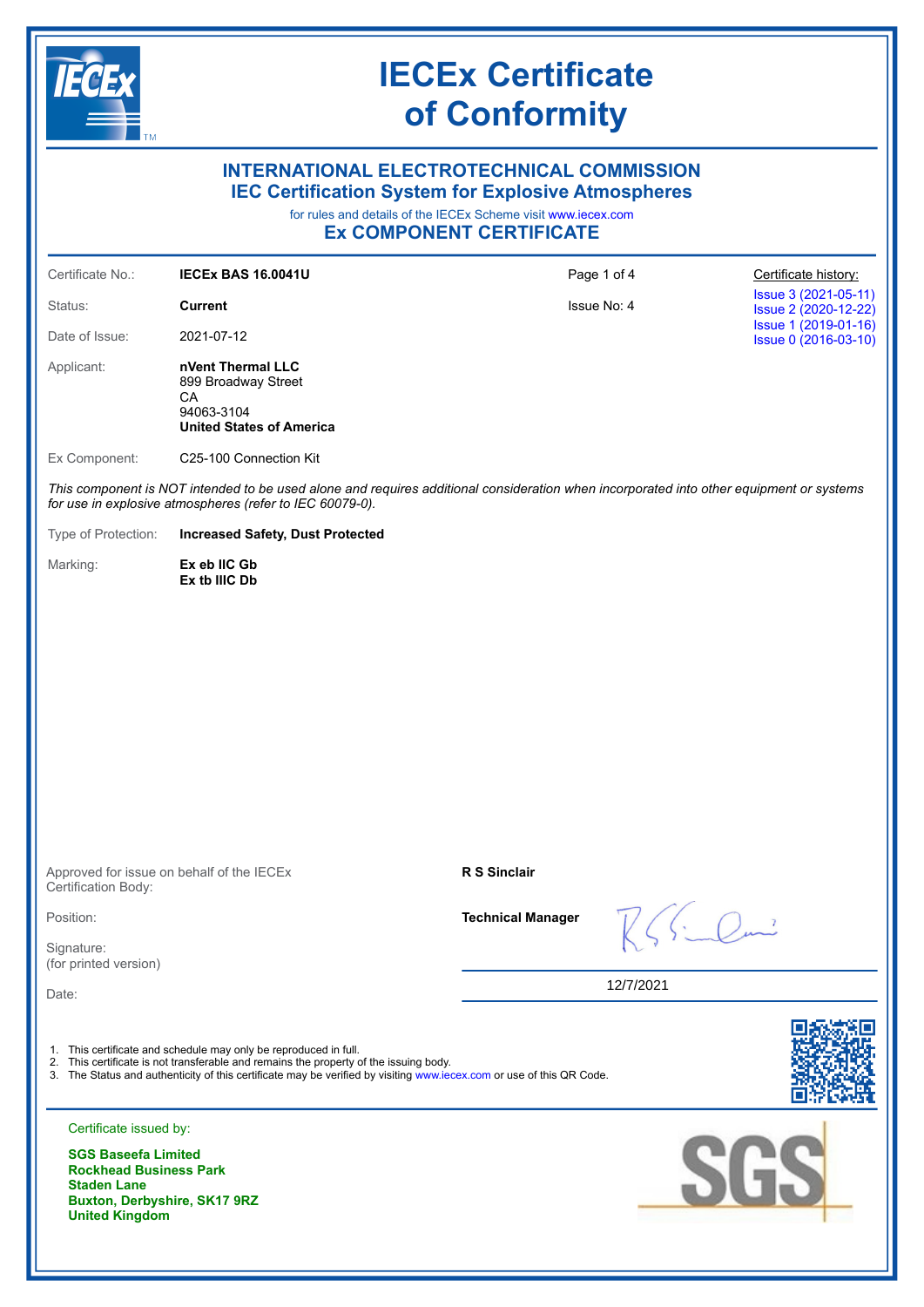

| Certificate No.:                                            | <b>IECEX BAS 16.0041U</b>                                                                                                                                                                                                                                                                                                                                                                                                                                                                                | Page 2 of 4 |  |  |
|-------------------------------------------------------------|----------------------------------------------------------------------------------------------------------------------------------------------------------------------------------------------------------------------------------------------------------------------------------------------------------------------------------------------------------------------------------------------------------------------------------------------------------------------------------------------------------|-------------|--|--|
| Date of issue:                                              | 2021-07-12                                                                                                                                                                                                                                                                                                                                                                                                                                                                                               | Issue No: 4 |  |  |
| Manufacturer:                                               | nVent Thermal LLC<br>899 Broadway Street<br>СA<br>94063-3104<br><b>United States of America</b>                                                                                                                                                                                                                                                                                                                                                                                                          |             |  |  |
| Additional<br>manufacturing<br>locations:                   | nVent Thermal LLC<br>Plant 5 Facility<br>Av. Industrial Falcon Lotes, 6 al 8 S/N<br>Parque Industrial del Norte<br>Reynosa Tampaulipas 88736<br><b>Mexico</b>                                                                                                                                                                                                                                                                                                                                            |             |  |  |
|                                                             | This certificate is issued as verification that a sample(s), representative of production, was assessed and tested and found to comply with the<br>IEC Standard list below and that the manufacturer's quality system, relating to the Ex products covered by this certificate, was assessed and<br>found to comply with the IECEx Quality system requirements. This certificate is granted subject to the conditions as set out in IECEx Scheme<br>Rules, IECEx 02 and Operational Documents as amended |             |  |  |
| <b>STANDARDS:</b><br>to comply with the following standards | The equipment and any acceptable variations to it specified in the schedule of this certificate and the identified documents, was found                                                                                                                                                                                                                                                                                                                                                                  |             |  |  |
| IEC 60079-0:2017<br>Edition: 7.0                            | Explosive atmospheres - Part 0: Equipment - General requirements                                                                                                                                                                                                                                                                                                                                                                                                                                         |             |  |  |
| IEC 60079-31:2013<br>Edition:2                              | Explosive atmospheres - Part 31: Equipment dust ignition protection by enclosure "t"                                                                                                                                                                                                                                                                                                                                                                                                                     |             |  |  |
| IEC 60079-7:2017<br>Edition: 5.1                            | Explosive atmospheres - Part 7: Equipment protection by increased safety "e"                                                                                                                                                                                                                                                                                                                                                                                                                             |             |  |  |
|                                                             | This Certificate does not indicate compliance with safety and performance requirements<br>other than those expressly included in the Standards listed above.                                                                                                                                                                                                                                                                                                                                             |             |  |  |
| <b>TEST &amp; ASSESSMENT REPORTS:</b>                       | A sample(s) of the equipment listed has successfully met the examination and test requirements as recorded in:                                                                                                                                                                                                                                                                                                                                                                                           |             |  |  |
| Test Reports:                                               |                                                                                                                                                                                                                                                                                                                                                                                                                                                                                                          |             |  |  |

[GB/BAS/ExTR16.0087/00](https://www.iecex-certs.com/deliverables/REPORT/19202/view) [GB/BAS/ExTR18.0101/00](https://www.iecex-certs.com/deliverables/REPORT/20184/view) [GB/BAS/ExTR20.0176/00](https://www.iecex-certs.com/deliverables/REPORT/69408/view) [GB/BAS/ExTR21.0060/00](https://www.iecex-certs.com/deliverables/REPORT/73017/view)

Quality Assessment Reports:

[GB/BAS/QAR06.0030/08](https://www.iecex-certs.com/deliverables/REPORT/46911/view) [GB/SIR/QAR09.0018/14](https://www.iecex-certs.com/deliverables/REPORT/71103/view)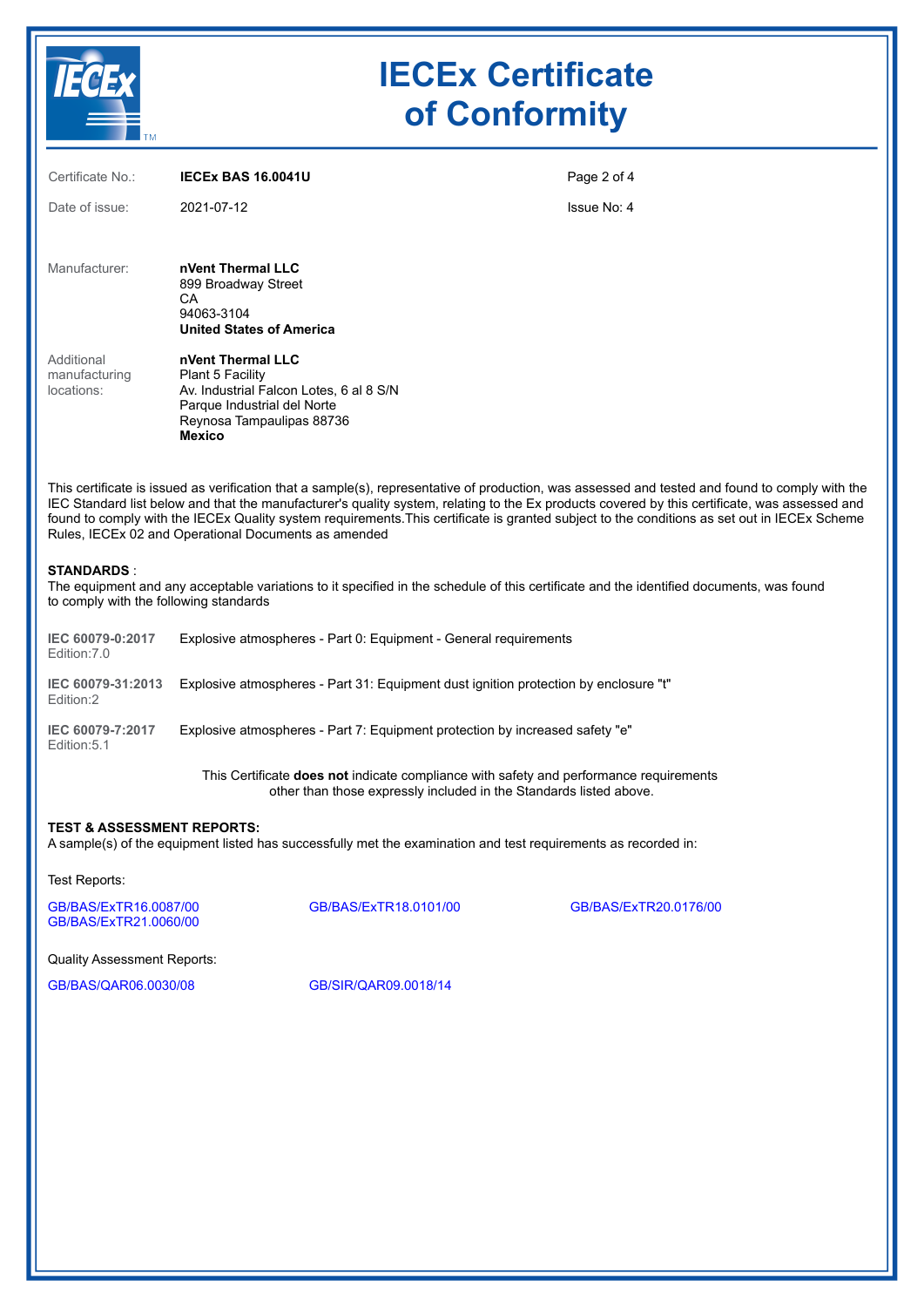

Certificate No.: **IECEx BAS 16.0041U**

Date of issue: 2021-07-12

Page 3 of 4

Issue No: 4

#### **Ex Component(s) covered by this certificate is described below:**

The C25-100 connection kit is for use with parallel trace heating systems to provide an appropriate connection and insulation for trace heating cable into an Ex certified enclosure. It comprises heat shrink tubing, a C1 Core Sealer to IECEx BAS 15.0137U and a M25 cable gland to IECEx PTB 14.0027X.

The kit contains:

- 1 gland

- 2 grommets

- 1 locknut

- 2 heat shrink tubes for insulating conductors

- 1 insulation sleeve (green/yellow) for insulating the braid/ground wire.

#### **SCHEDULE OF LIMITATIONS:**

1. The service temperature range of the C25-100 Connection Kit is -55°C to +110°C.

2. When the C25-100 Connection Kit is used, it shall be mounted to an enclosure in accordance with the manufacturer's instructions.

3. The installer is to carry out a dielectric strength test on the Ex equipment in which the C25-100 Connection Kit is fitted. No dielectric breakdown shall occur. (Alternatively, an insulation resistance test may be undertaken in accordance with IEC 60079-30-2).

4. The integral C1 Core Sealer shall be installed inside an Ex equipment certified enclosure.